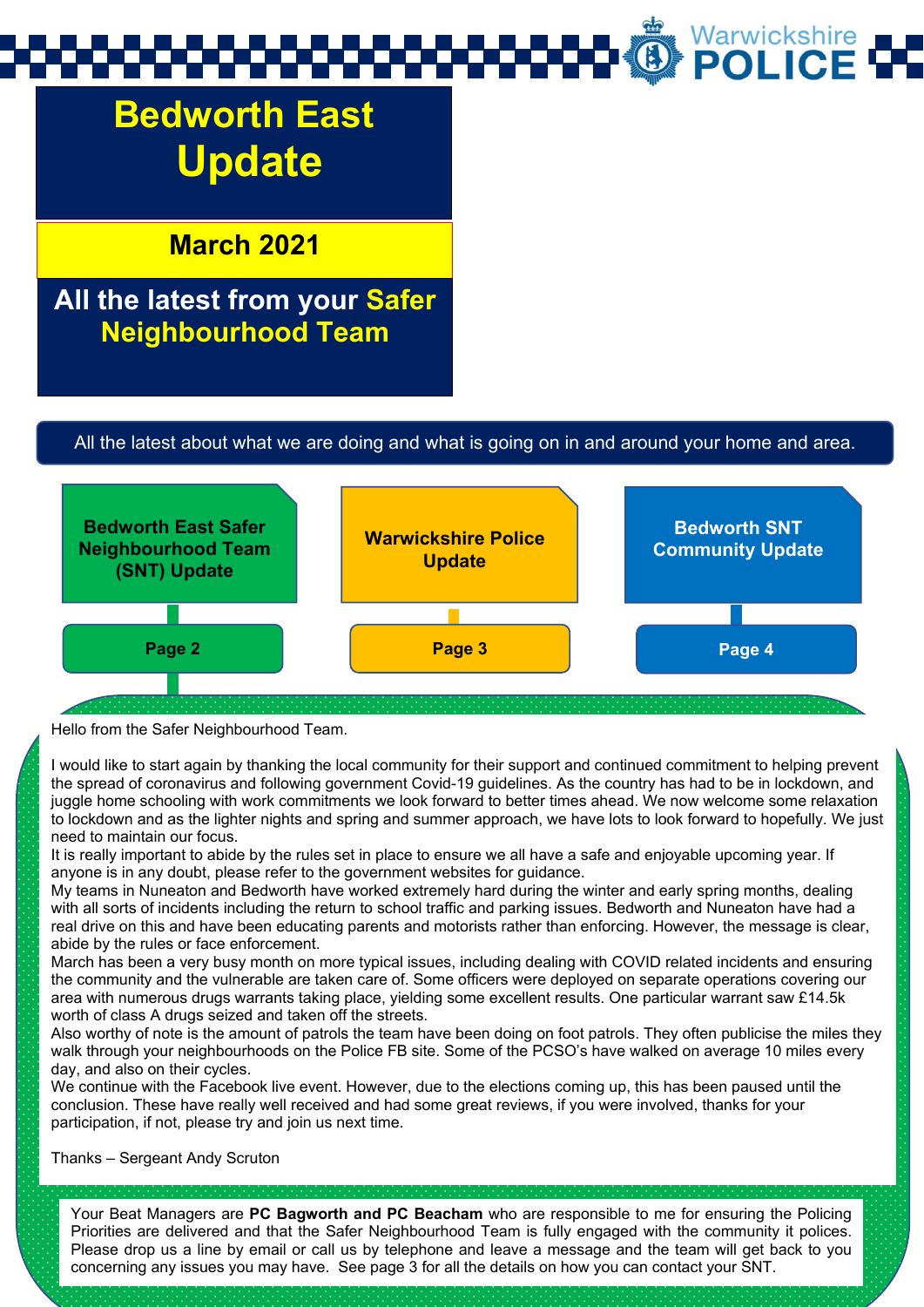**Bedworth East Safer Neighbourhood Team (SNT) Update** 

**How to keep up with Warwick Central Safer Neighbourhood Team** 

We are on Twitter: **@BedworthCops** We are on Facebook: **Nuneaton and Bedworth Police**

## **Out and about with Bedworth East SNT**

- On our patch, we cover two support living schemes, Leonard Perkins House in Bulkington and Poplar House, Bedworth. We have a lovely relationship with both staff and residents of these schemes. Bedworth SNT offered to join in on a joint agency meeting called Place Based Teams where care providers from all sectors such as district nurses, scheme workers, care workers Department of Working Pensions etc. team up and make referrals for people who may require a little extra support. We felt that the meetings could benefit from a Police presence to help with the safeguarding process and any other issues that may arise. So far the meetings are proving really useful for obtaining more of an idea of those who need our help most in our community, and we will continue to help where we can.
- With the positive news that school are to be reopened in March, we wanted to take the time to remind you to ensure your child's road safety when walking to and from school. Despite the nights getting lighter and the days getting sunnier, it is still paramount that our children are highly visible when near roads and use the Lollipop staff where possible. We also ask that during school pickup and drop off times, parents are considerate with their parking. Accidents and collisions happen when people are unable to see round cars or unable to cross at crossings if cars are blocking them. Let's keep our little people safe.

## **Update on our priorities:**

2021 Priorities for Bedworth East SNT:

- Off-road bikes are an issue that arises every year when the nicer weather approaches. Our off-road bike team were successful in seizing a bike this month as it was being ridden anti-socially through our town. These bikes are not able to be taxed and insured as they are made for private, off-road land. Seizing vehicles and bikes is our last resort but we have to put the safety of pedestrians and other road users first..
- The easing of the lockdown restrictions bring with it an element of social contact that we have had to put on hold for the duration of 2021 so far. We are all looking forward to spending some much anticipated quality time with friends and loved ones and welcoming the warm weather. We still have a part to play though, and we should adhere to social distancing and curb anti-social behaviour where possible.

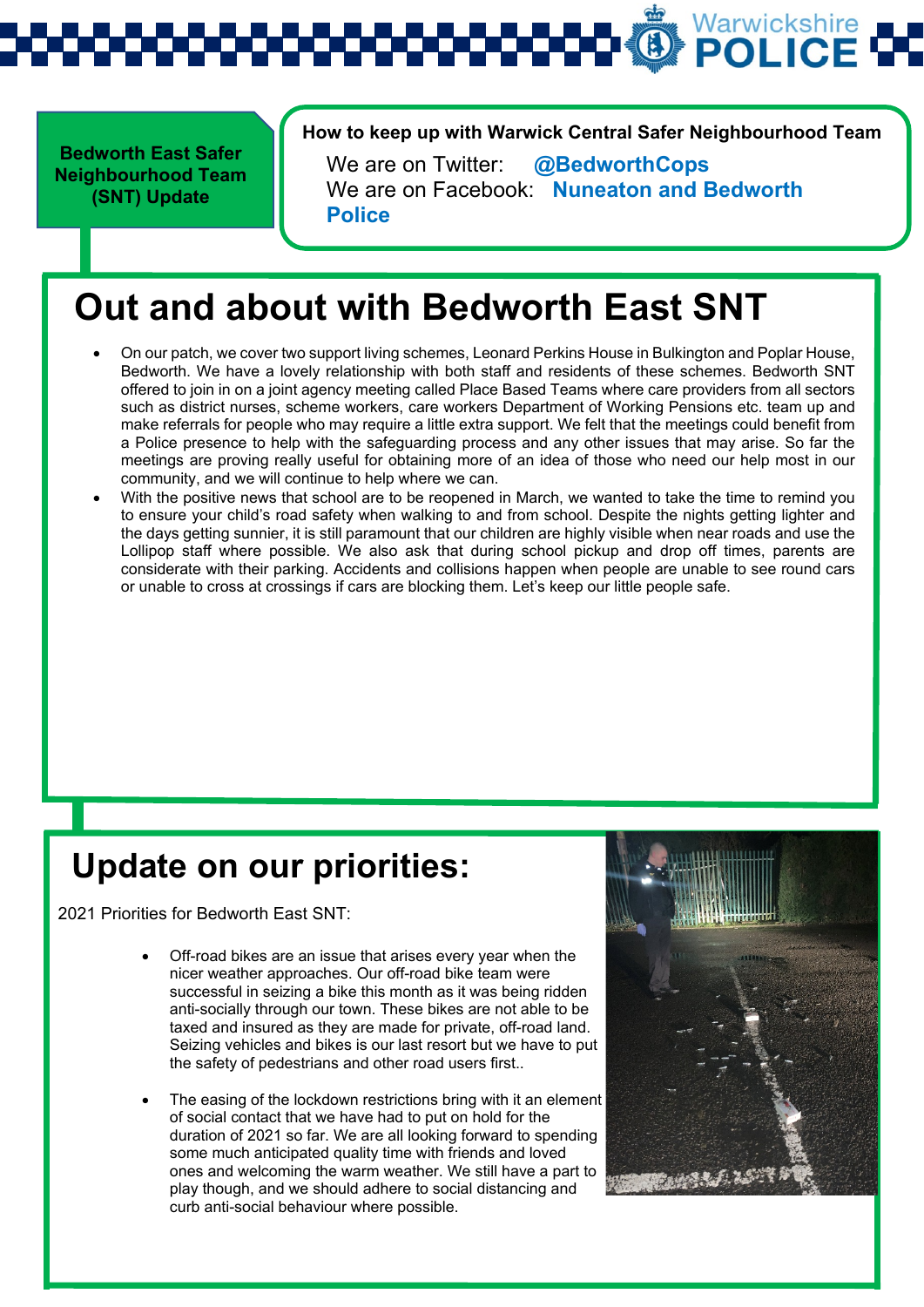

### **Monthly Message from Bedworth East's Beat Manager/s…**

It has been a really tough year for everyone particularly these last few months having to endure another lockdown. I am so proud of how the majority of our community have looked after one another and stayed at home to protect our NHS. In the coming weeks the safer neighbourhood team is looking forward to meeting people who are venturing out due to the newly relaxed rules, and seeing people enjoy the summer catching up with friends and family after so much time lost.

I would take this opportunity to urge people to be respectful of others in the community as they enjoy themselves. We have seen an increase of certain Anti-social behaviour such as littering. Please dispose of any litter in appropriate places, we are dealing robustly with those who are identified fly tipping and littering.

The warmer weather will allow for those whose hobby is riding off road motorcycles to venture out and about. Please only use off road bikes on private land whereby you have been given permission of the landowner and do not ride them on roads or pavements.

We want everyone to be able to enjoy the summer.

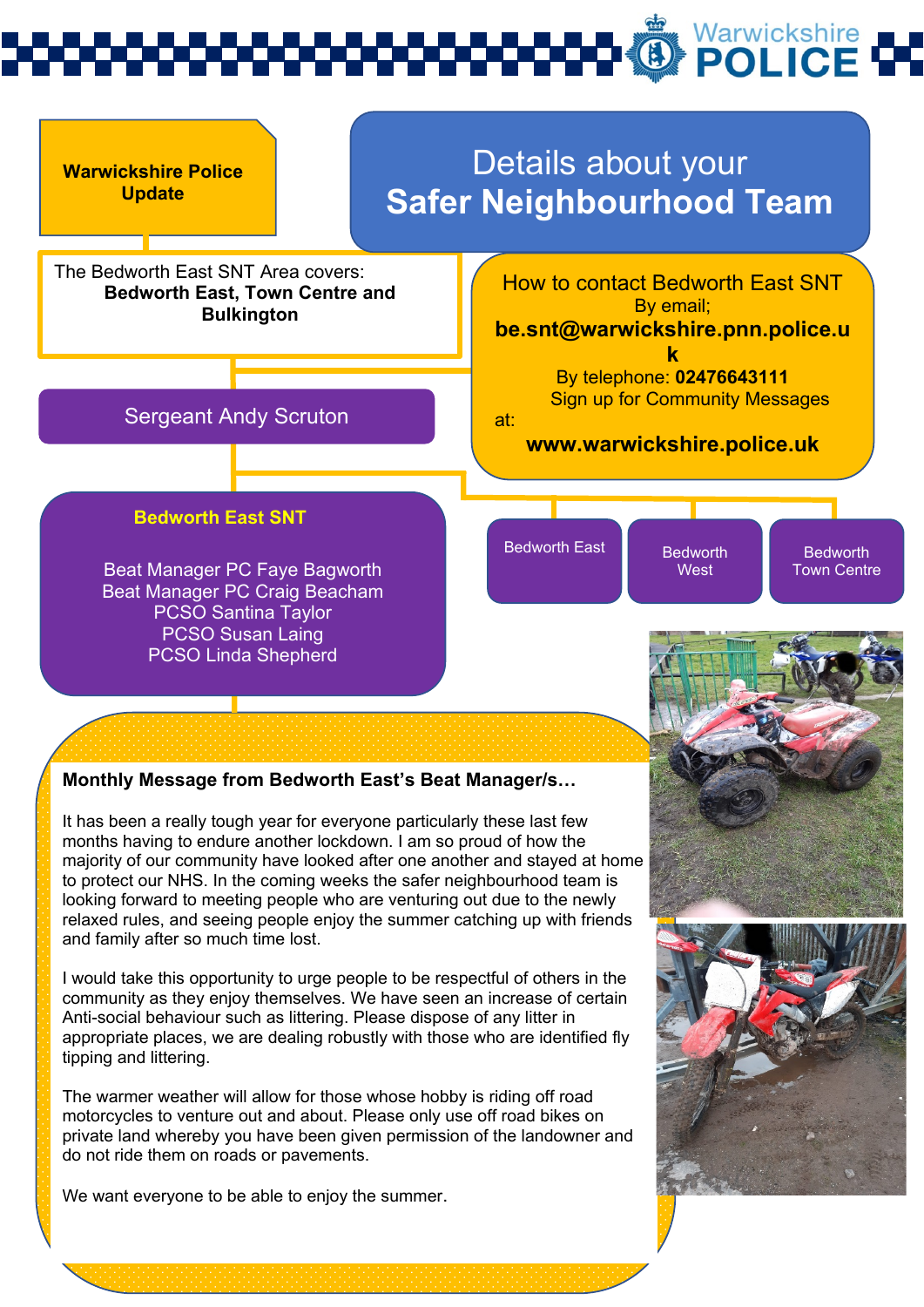### **Bedworth East Community Update**

#### **RECENT EVENTS THAT HAVE TAKEN PLACE….**

If you think you may have seen or heard anything suspicious or have any information about this incident then please call Warwickshire Police on 101 or alternatively you can call Crimestoppers anonymously on 0800 555 111

### **Getting Those Steps In**

**Morning Walk** 



This month, Bedworth east SNT have been making the most of the sunny weather that we have been surprised with. PCSO LAING and PCSO TAYLOR have been out and about on foot trying to cover as much of our patch in one shift as possible. We have been thoroughly enjoying taking a hike to Bulkington and covering the village whilst on patrol. It has been lovely to be able to stop and chat with members of our community and hear feedback and give advice to you face to face. We have received a lot of positive comments on our Facebook from people who have seen us out and about. If you do see us on one of our walks, please feel free to come over and say hello!

### **This month's CRIME PREVENTION advice…**

## **BEARE OF BREEZY BURGULARS**

As the nights are lighter and the sun is showing its face, our tendency is to open windows and doors on our cars and homes. Whilst we encourage this to bring in the fresh air and blow out any germs and freshen everything up, we must stay mindful that this gives criminal opportunists the chance to enter your property uninvited.

Make sure when leaving your house it is secured and no windows in bathrooms are left open or lounge windows that could make an easy entrance. Even if they're open a crack it facilitates burglaries.

Make sure your car is always locked with all 4 windows up and secure. If you can invest in a Ring doorbell that protects your property and faces your vehicle, it is peace of mind for yourself but also acts as a brilliant deterrent for these unwanted visitors.

You work hard for your house and your property, don't give anyone the chance to interfere with it!

Any incidents or emergencies, call 101 or 999!